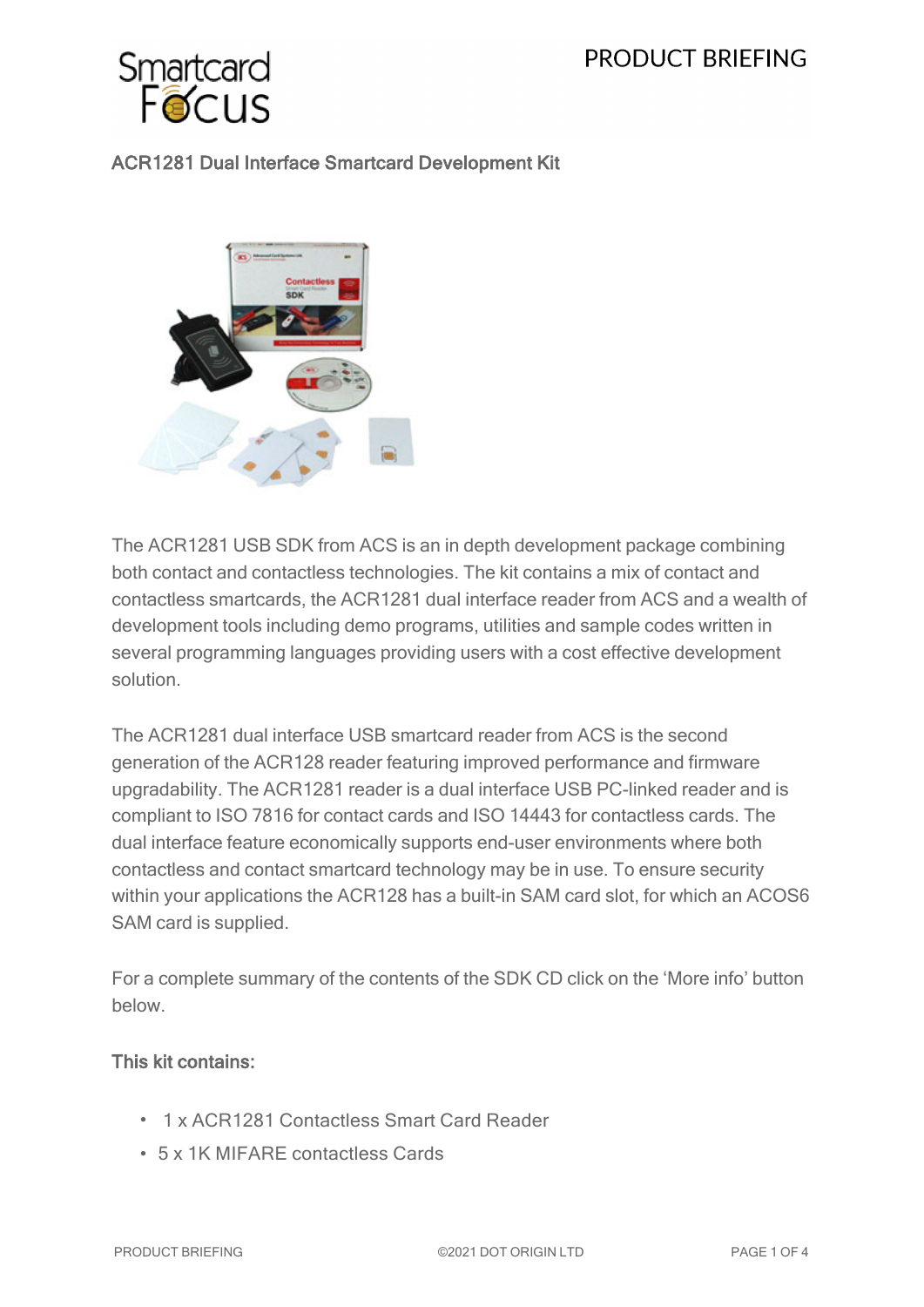- 5 x ACOS3 32Kbytes Microprocessor-based cards
- 1 x ACOS6 SAM card
- $\cdot$  1 x SDK CD

Development kit based around the ACR1281 contact and contactless reader - a cost effective development solution for combined technology application areas.

To buy, visit:

[https://www.smartcardfocus.com/shop/ilp/id~617/acr1281-dual-interface-smartcard](https://www.smartcardfocus.com/shop/ilp/id~617/acr1281-dual-interface-smartcard-development-kit/p/index.shtml?utm_source=download&utm_medium=pdf&utm_campaign=scf-product-pdf)[development-kit/p/index.shtml](https://www.smartcardfocus.com/shop/ilp/id~617/acr1281-dual-interface-smartcard-development-kit/p/index.shtml?utm_source=download&utm_medium=pdf&utm_campaign=scf-product-pdf)

This Product Briefing has been produced by Dot [Origin](https://www.dotorigin.com/) Ltd, the smart card experts behind [SmartcardFocus.com.](https://www.smartcardfocus.com/?utm_source=download&utm_medium=pdf&utm_campaign=scf-product-pdf) If you have a query email [sales@smartcardfocus.com](mailto:sales@smartcardfocus.com?subject=Product Briefing query) or call us on +44 (0)1428 685250.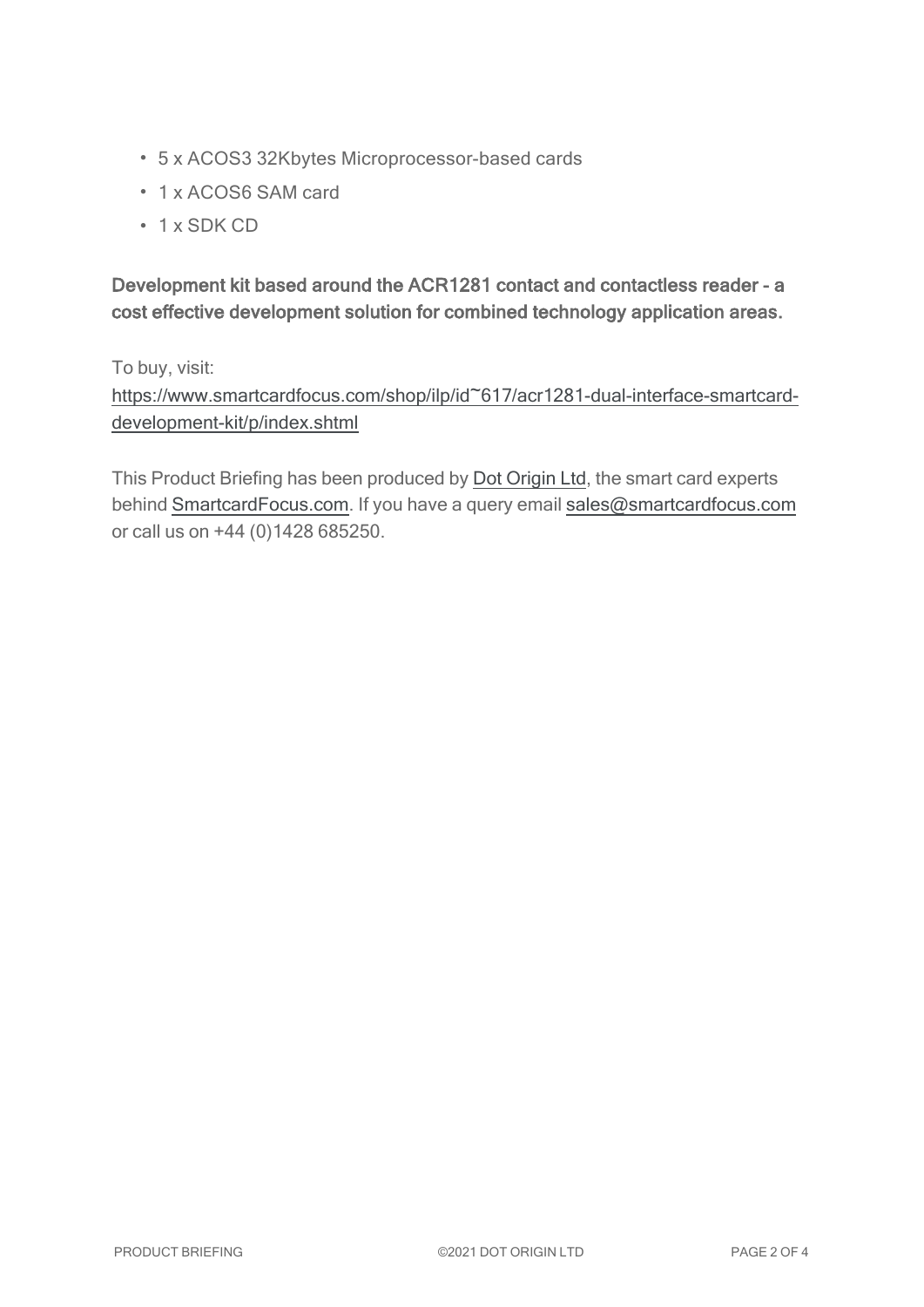## ACR1281

# 1 Year Manufacturers Warranty

# Standards and Certifications:

ISO-7816 1-3 (contact card reader)

ISO14443 1-4 (contactless card reader)

PC/SC 2.01

 $C_{\text{F}}$ 

FCC

RoHS

#### Technical Specifications:

Connection method: USB Supplied voltage: Regulated 5V DC Supplied current: 200mA (operating); 50mA (standby) Operating Distance: <= 50mm Operating Frequencies for PICC: 13.56 MHz Operating Frequency for ICC and SAM: 3.58 MHz Operating System: Windows 98, ME, 2000, XP, Vista, 7 Features: User-controllable monotone buzzer Two User Controllable LEDS Supports Multi-Block Transfer Mode High-speed communication (e.g. 424 kbps, 848 kbps) Support Major ISO14443 Type A/ B cards Native T=CL support for ISO14443-4 T=CL emulation for MIFARE Classic PICCs., e.g. MIFARE 1K, 4K, Mini and Ultralight Durable landing-typed Smart Card connector Built-in SAM card slot Support major ISO7816 cards Built-in Antenna